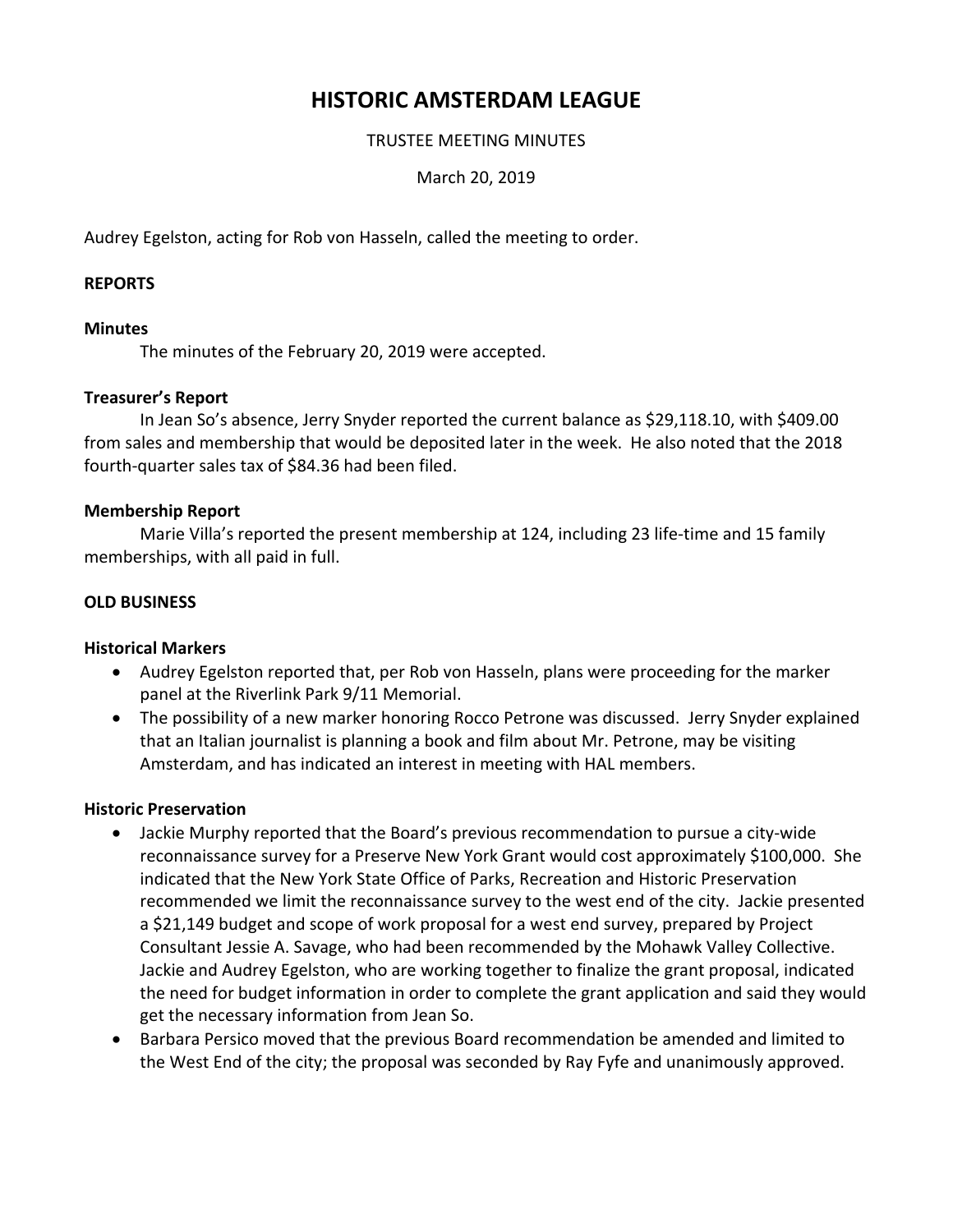## **Kirk Douglas Marker**

 Bob Greco inquired about the status of the Kirk Douglas historic marker. Jerry Snyder indicated that it was reportedly being stored in the City Hall "kitchen" and scheduled for DPW installation when the ground was sufficiently thawed. He and Bob agreed to go to City Hall after the meeting and were able to confirm it was there.

## **Amsterdam Poem**

 Ray Fyfe showed board members the copy of Horace Sprague's 1860 *Amsterdam A Poem* he had obtained on‐line. Jerry Snyder indicated that Rob von Hasseln was still interested in a HAL printing that included commentary.

## **Recorder Archives**

 Jerry Snyder reported that Rob von Hasseln had contacted The Recorder about moving forward and was waiting for a reply from the editor.

## **Tours – 2019 and Beyond**

 Jerry Snyder indicated the need for volunteers to write articles for the 2019 Architecture Tour and suggested we consider enhancing the more factual information by including personal histories -- perhaps from people who had lived or grew up in some of the historic residences.

## **Mohawk Theater Sign**

 Jerry Snyder reported that the Teepee property had been sold to the Buddhist organization in mid‐January for \$135,000. He indicated that he and Dave Brownell would continue to pursue the possible donation of the sign and that Ann Peconie had offered to store it at the Walter Elwood Museum property if it is obtained.

## **NEW BUSINESS**

## **Presentation at The Sentinel**

 Audrey Egelston reported that The Sentinel has inquired about the possibility of a HAL presentation at the facility. Jerry Snyder indicated he would respond and has scheduled the presentation for April 8, 2019.

## **April Elections**

- Jerry Snyder reminded board members of the upcoming elections but has subsequently clarified that elections are actually scheduled for April 1020 rather than this year.
- Jerry also proposed we reconsider the bylaw requirement prohibiting an officer from serving more than four years in the same office without having been out of that office for at least one year.

## **Chuctanunda Trail**

● Jerry Snyder reported that Clean-Up Day is scheduled for Saturday, April 27, 2019 and that he will send an email notification to HAL members.